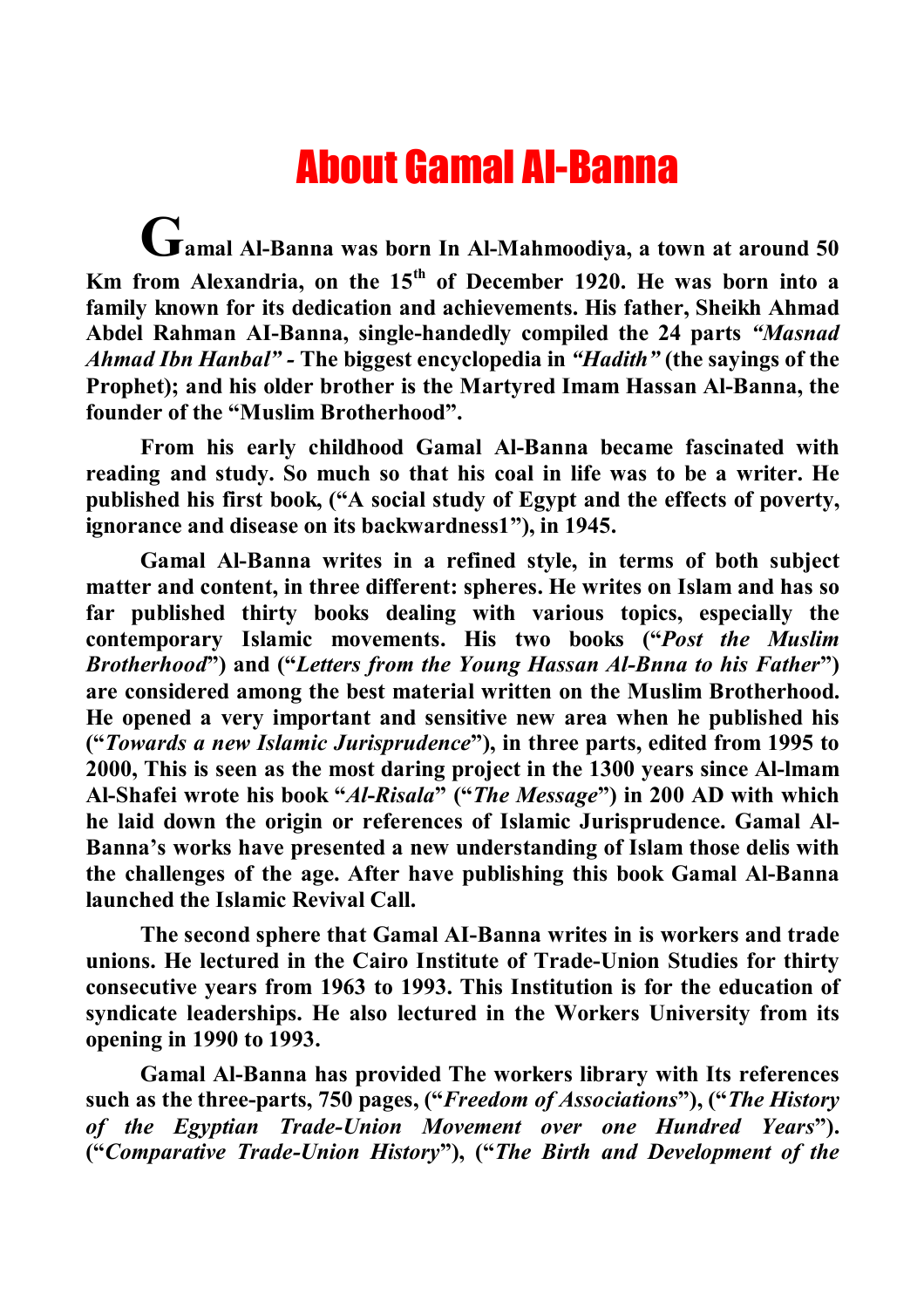*Trade-Unitِon Movement***"), ("***The Trade-Union Organization***"), ("***The Trade-Union Structure***"), ("***The International Labor Movement***") and ("***The Trade-Union Mِmovement is a Humanitarian Movement***"). He also wrote about "Workers opposition in the time of Lenin", something that little is known about internationally. He has also translated from English for the International Labor Organization Its recommendations and conventions into three huge volumes. He also translated the constitution of the Organization and some of its books, such as the books presented by the Committee for the Freedom of Association on the state of trade-unions in Britain, the USSR, the US, Sweden, Malawi, Burma and workers management in Yugoslavia.**

**It is also of note that In 1981 Gamal Al-Banna founded and became President of the International Islamic Confederation of Labor, which was established in Geneva and Includes a number of Trade unions and Unions from the Islamic world.**

**The third sphere that Gamal Al-Banna writes in is the political one. His first book in this sphere was ("***A New Democracy***") that was published in 1946, in 1957, he published ("***The Stance o f the Arab Intellectual on the New Political Ideologies***"); in 1970 he published the 600 pages ("***The Rise and Fall of the Republic of Weimar").* **This** *was* **published in the aftermath of the Egyptian defeat of 1967 and he wanted it to be the first of three books on the Soviet Union, Germany and Turkey - the three countries defeated in the World War one - but the second two books were never published.**

**Gamal Al-Banna has lo**ِ**looked at the Issue of government from an Islamic point of view in several of his books. These Include ("***The Theoretical Roots of the Islamic State***") and ("***The Five Fundamentals of the Islamic State***"). Gamal Al-Banna's writings have exceeded a hundred in number.**

**It is also of note that Gamal Al-Banna founded The Egyptian Society for the Care of Prisoners and their Families in 1953. It was the first of its kind and a leader in the provision of social services in this sphere.**

**Along with his sister Fawziyya he established the** *Fawziyya and Gamal AI-Banna Foundation for Is/am le Culture and Information,* **in 1997, The foundation has a library that includes a Number of rare volumes, be that in terms of publication In India a hundred years ago or in terms of the subject matter. The library also contains a number of documents and books on the Muslim Brotherhood movement and original hand-written manuscripts and letters. This is a unique source of information for researchers. The library also contains nearly five thousand books on trade unions and politics, as well**